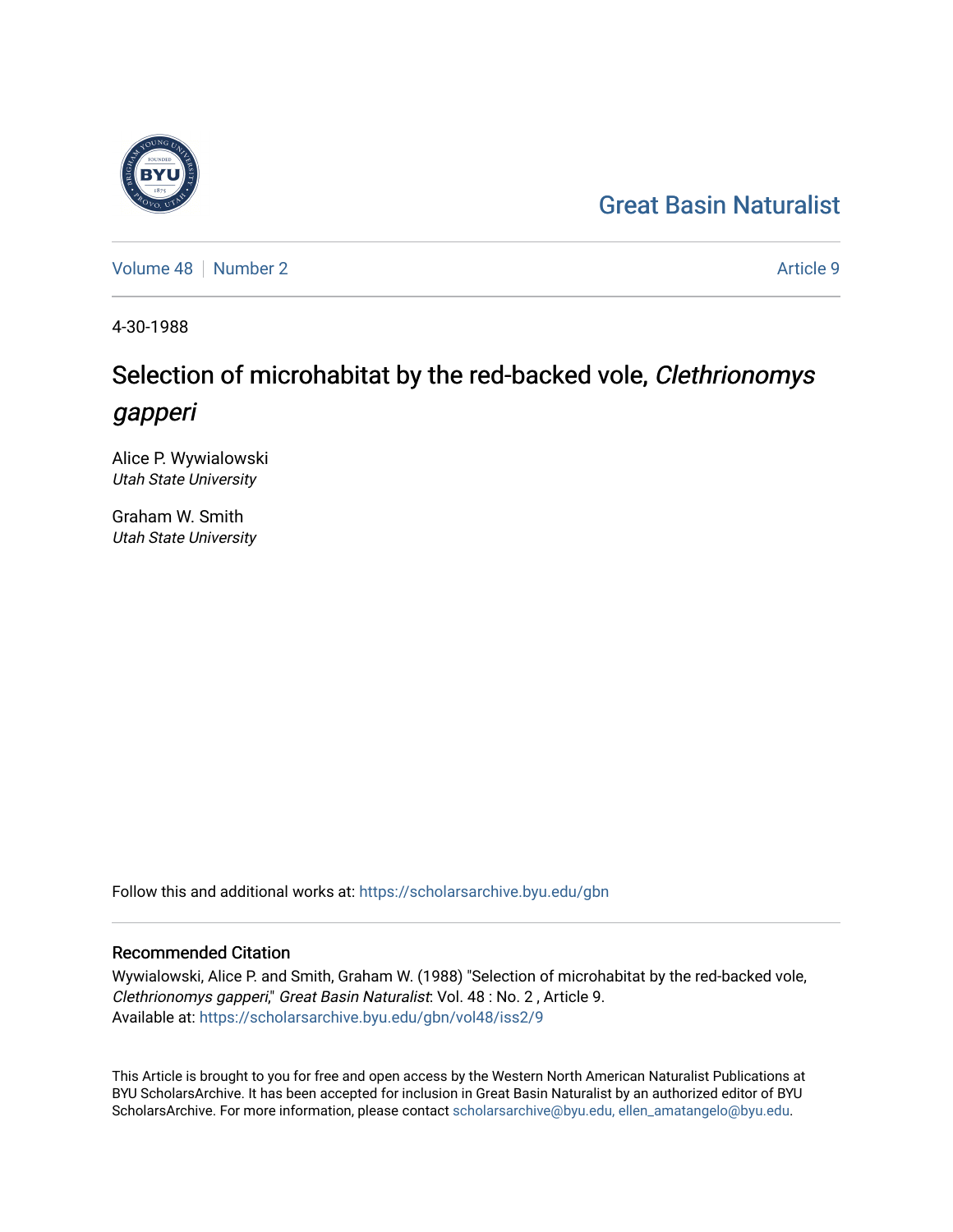#### SELECTION OF MICROHABITAT BY THE RED-BACKED VOLE, CLETHRIONOMYS GAPPERI

Alice P. Wywialowski  $^{\rm l}$  <sup>2</sup> and Graham W. Smith  $^{\rm l,3}$ 

ABSTRACT—Clethrionomus gapperi were captured in microhabitats with greater densities of overall cover than at noncapture or random sites within the study area. Variables describing cover density and distance from free water were selected in a discriminant function analysis to differentiate between vole capture and noncapture sites. Vole capture sites had greater amounts of cover within 4 dm above ground surface and were further from standing water than noncapture sites. The preferential use by C. gapperi of microhabitats with greater densities of cover is in agreement with laboratory and field assessments of habitat use reported in the literatiue.

Gapper's red-backed vole occurs in forests of the Hudsonian and Canadian life zones. It occurs chiefly in coniferous, deciduous, and mixed forests but sometimes occurs in cutover areas or blowdowns. Its presence appears to be associated with abundant litter of stumps, rotting logs, exposed roots, and a dense leaf litter. Its diet consists of hypogeous fungi, vegetation, seeds, insects, and other invertebrates (Merritt 1981). The abundance of redbacked voles has frequently been reported to be related to moist habitats (Gunderson 1959, Cetz 1969, Kirkland and Griffin 1974, Miller and Cetz 1977, Merritt and Merritt 1978, Mihok 1981, Vickerv 1981) and dense cover (Lovejoy 1975, Kirkland 1977, Miller and Cetz 1972, 1973, Gunther et al. 1983). The relationship between cover density and vole occurrence, however, has not been well quantified.

We made <sup>a</sup> statistical analysis of the rela tionship between the abundance of redbacked voles and characteristics of the habitat as part of a study to investigate the relation ship between habitat structure and predation in red-backed voles and deer mice, Pcr omyscus maniculatus (Wywialowski 1987). To assess the importance of habitat attributes to red-backed vole abimdance, we compared capture sites with noncapture and random sites (Williams 1983). Habitat variables re ported as important to  $C$ . *gapperi* by other studies (Johnson 1981) were selected a priori for this studv.

#### **STUDY AREA**

The study site was south of the South Sink on the Cache National Forest in northern Utah. The site ranged from 2,370 to 2,380 m elevation and had a prevailing northerly as pect. The trapping area was dissected by nu merous small streams and seeps. A mixture of habitats occurred on the site ranging from a small, open meadow to mature forest. The site was dominated by subalpine fir, Abies lasio carpa, with Engelmann spruce, Picea engelmannii, Douglas-fir, Pseudotsuga menziesii, lodgepole pine, Pinus contorta, and quaking aspen, Populus tremuloides, also present. The dominant "shrub" was subalpine fir seedlings, and a variety of forbs were present. See Schimpf et al. ( 1980) for a detailed description of the area.

#### **METHODS**

Livetraps were placed in a grid pattern on 10 July 1983. The trapping grid was located in an area where C. gapperi had been successfully captured the previous fall. Traps were spaced approximately 15 m apart and were set in what was judged to be the best potential vole capture microsite within a  $9\text{-m}^2$  area centered on each grid node. The traps were baited with a mixture of oatmeal and peanut butter and set on 13 July 1983. Traps were checked the following morning, evening, and the next morning, at which time they were closed. All voles were removed from the site

<sup>&</sup>lt;sup>1</sup>Department of Fisheries and Wildlife, Utah State University, Logan, Utah 84322.

Present address: Missouri Department of Conservation, Fish and Wildhfe Research Center. 1110 College Avenne, Cohnnbia, Missouri 65201. ' Present address: School of Forestr>-. Fisheries and Wildlife. University of Mi.ssouri, U2 Stepluns Hall, Columbia. Mi.ssouri 6.521 1.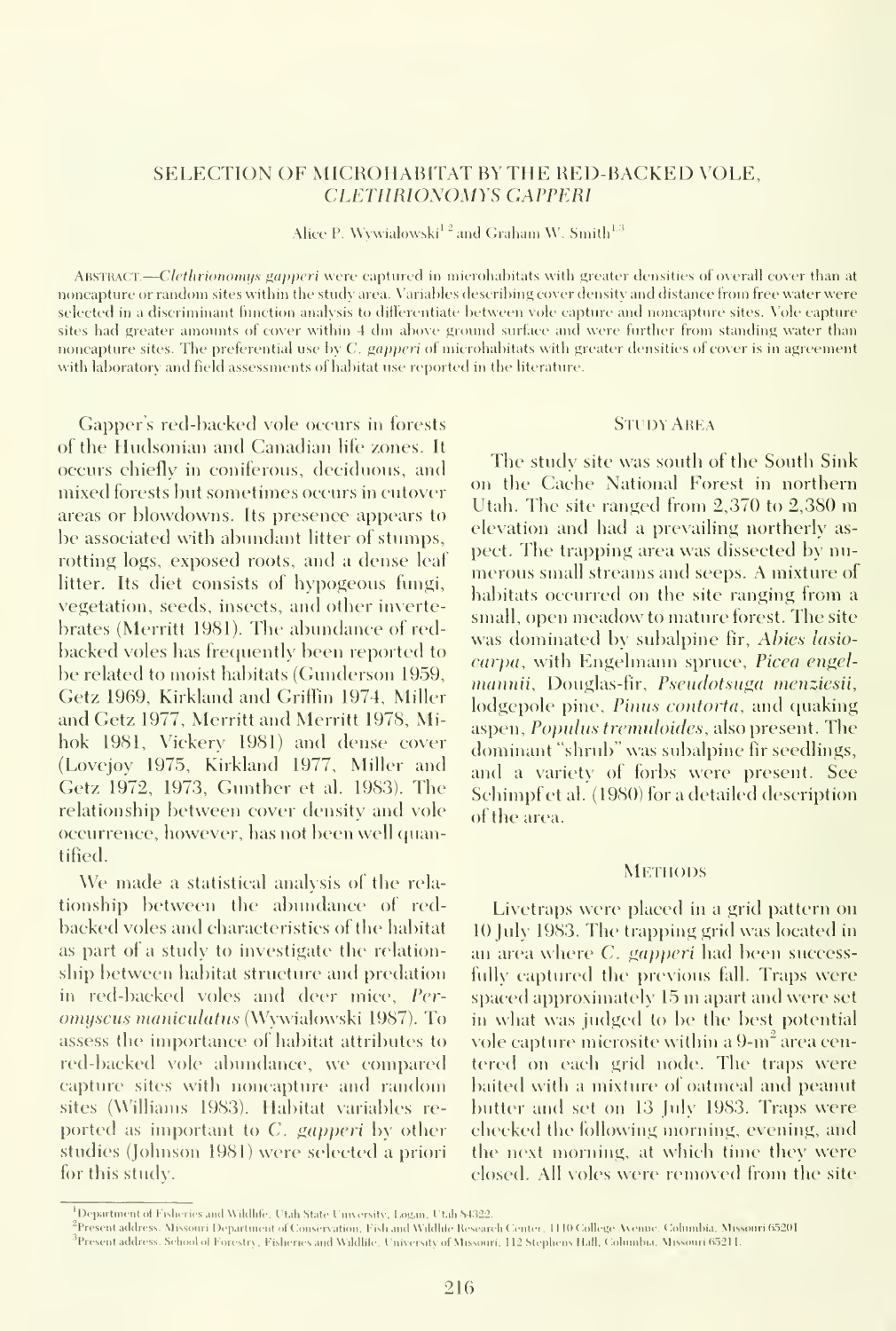for use in a laboratory experiment (Wywialowski 1987), while other rodent species were released. The same procedures were followed starting on 11 August and on 5 October 1983, except that during the second session both deer mice and voles were re moved.

To determine the range of the habitat at tributes available to voles, we selected 70 ran dom points within the trapping area. These points were chosen by randomly locating a point in the northeast quadrant of the study area and systematically spacing the remaining 69 points across the study area.

Habitat structure, including composition of horizontal cover, plant species composition, and physical attributes, were recorded at each of the 101 trap sites and 70 random points within the trapping area (Table 1). Measures of habitat structure were taken within a 1-m radius of each trap site or random point. Cover density was estimated at 10-cm intervals up to <sup>1</sup> m by visually aggregating the cover and estimating the percent of the total area, similar to the methods used in habitat typing (Steele et al. 1981). The amount of cover was recorded as: none, trace to 5%, 5-15%, 15-25%, through 85-100%. Percent of horizontal cover was measured by line intercept on two 2-m transects centered on the trap to estimate the amount of standing tree, downed wood, rock, evergreen or decid uous shrub, and herbaceous cover. Tree overstory was measured by summing five ocular sightings of the canopy (recorded as  $0 =$  sky or  $1 = 5$  blocked by trees, with a sighting over the trap and at both ends of the two transects). Nearest tree, shrub, and herbaceous species were recorded. Physical factors measured in cluded distance to, diameter of, and age class of the nearest downed wood; depth of duff (to mineral soil); and distance to nearest free water.

Analysis of the data was done using SPSSx, the Statistical Package for the Social Sciences (SPSS Inc. 1983). Sites where a single juvenile male was captured ( $n = 7$ ) were not included in the analysis because this group of voles ranks at the bottom of the dominance hier archy of sex and age classes (Mihok 1981), and the animals were most likely to occupy suboptimal microhabitats. Therefore only 94 trapping sites were used in the analysis.

Differences between random, noncapture.

TABLE 1. Habitat variable names and their descriptions.

| Name             | Description                                                                                                       |  |  |
|------------------|-------------------------------------------------------------------------------------------------------------------|--|--|
| CDI-CDI0         | Percent of cover density within a meter<br>radius of the site at 0-10 to 90-100 cm<br>above ground, respectively. |  |  |
| <b>CLOW</b>      | Mean of the values from CD1 through<br>CD3.                                                                       |  |  |
| <b>CMHD</b>      | Mean of the values from CD4 through<br>CD7.                                                                       |  |  |
| CHIGH            | Mean of the values from CDS through<br>CD <sub>10</sub> .                                                         |  |  |
| <b>CSUM</b>      | Mean of the values from CD1-CD10.                                                                                 |  |  |
| <b>SHRUB</b>     | Percent of cover composed of shrubs<br>within a 1-m radius of the site.                                           |  |  |
| FORB             | Percent of cover composed of forbs within<br>a 1-m radius of the site.                                            |  |  |
| <b>GREEN</b>     | Sum of SHRUB and FORB.                                                                                            |  |  |
| <b>WOODY</b>     | Percent of cover composed of downed<br>woody material within a 1-m radius of the<br>site.                         |  |  |
| <b>TREE</b>      | Percent of area composed of standing tree<br>trunks within a 1-m radius of the site.                              |  |  |
| <b>CANOPY</b>    | Percent of five measurements at the site<br>and I m from the site in the four eardinal<br>points.                 |  |  |
| <b>DUFF</b>      | Depth of organic material to mineral soil<br>in em.                                                               |  |  |
| <b>WATER</b>     | Distance to nearest open water in m.                                                                              |  |  |
| LOG-DIST         | Distance to nearest log greater than 1 dm<br>in em.                                                               |  |  |
| <b>LOG-SIZE</b>  | Size of nearest log greater than 1 dm in<br>diameter in cm.                                                       |  |  |
| <b>LOG-CLASS</b> | Age of downed logs rated on a scale of 1<br>freshly fallen to 5 = mostly decayed after<br>Thomas (1979).          |  |  |

and capture sites were tested using t-tests for differences between trap and random sites, Kendall's Tan for comparisons of habitat at tributes between capture and noncapture sites, and Chi-square for determining whether plant species presence was related to vole captine and noncapture sites (Hollander and Wolfe 1973).

Discriminant function analysis (DFA) was used to assess the ability to predict vole capture or noncapture sites based on the habitat structure at the trap sites. Prior probabilities were set at size of the groups to minimize any sample-size bias (Titus et al. 1984).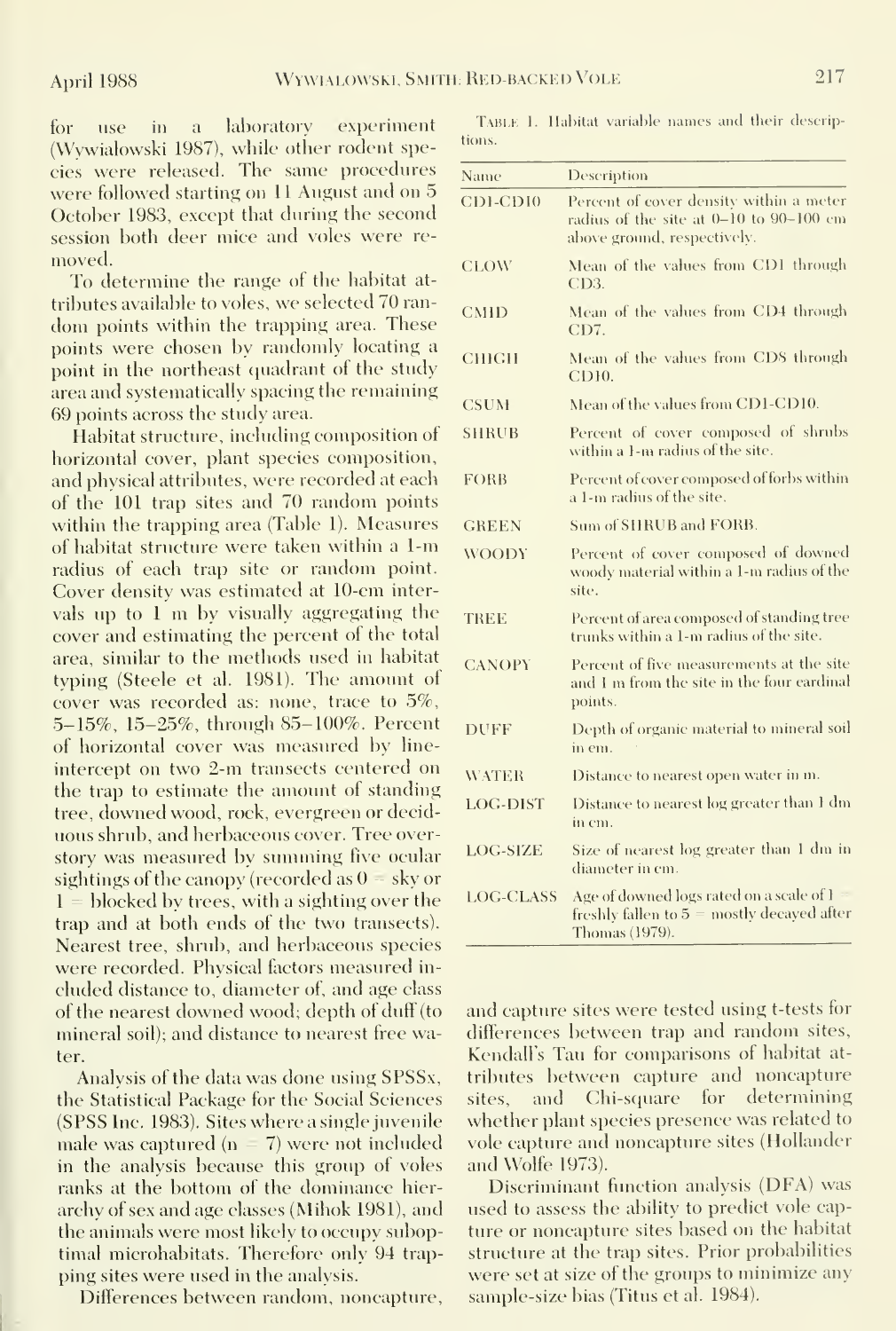TABLE 2. Means and standard errors of cover and habitat variables for random, vole capture, and vole noncapture<br>sites.

|                  |             |           | <b>Sites</b> |           |              |           |  |
|------------------|-------------|-----------|--------------|-----------|--------------|-----------|--|
|                  |             |           | Vole         |           | Vole         |           |  |
|                  |             | Random    | noncapture   |           |              | capture   |  |
|                  |             | $n = 70$  | $n = 41$     |           | $\mathbf{n}$ | 53        |  |
| Variables        | $\mathbf X$ | <b>SE</b> | $\mathbf X$  | <b>SE</b> | $\mathbf X$  | <b>SE</b> |  |
| C <sub>D</sub> 1 | 27.2        | 3.0       | 56.0         | 4.1       | 60.5         | 6.1       |  |
| CD2              | 16.5        | 2.5       | 43.9         | 3.7       | 50.7         | 3.9       |  |
| CD3              | 11.8        | 2.2       | 33.1         | 3.2       | 40.8         | 3.2       |  |
| CD <sub>4</sub>  | $8.9\,$     | 1.9       | 24.9         | 2.8       | 32.5         | $2.9\,$   |  |
| CD5              | 7.2         | 1.7       | 19.5         | 2.4       | 25.2         | 2.5       |  |
| CD6              | 5.9         | 1.6       | 15.7         | 2.1       | 19.1         | 1.9       |  |
| CD7              | 5.0         | 1.4       | 13.9         | 2.1       | 16.3         | 1.5       |  |
| CD <sub>8</sub>  | 3.8         | 1.2       | 11.9         | 1.8       | 14.6         | 1.5       |  |
| CD9              | 3.6         | 1.2       | 11.6         | 1.8       | 12.4         | 1.2       |  |
| CD10             | 3.4         | 1.2       | 11.4         | 1.8       | 10.9         | 1.1       |  |
| <b>CLOW</b>      | 14.0        | 2.1       | 44.3         | 4.3       | 50.7         | 3.4       |  |
| <b>CMID</b>      | 7.0         | 1.6       | 18.5         | $2.2\,$   | 23.3         | 2.0       |  |
| <b>CHIGH</b>     | 4.0         | 1.3       | 11.6         | 1.8       | 12.7         | 1.2       |  |
| <b>CSUM</b>      | 9.0         | 1.6       | 24.8         | 2.2       | 28.9         | 1.9       |  |
| <b>SHRUB</b>     | 13.2        | 3.0       | 34.0         | 5.0       | 41.1         | 4.8       |  |
| <b>FORB</b>      | 27.1        | 4.1       | 10.9         | 2.7       | 13.1         | 2.9       |  |
| <b>GREEN</b>     | 40.2        | 4.3       | 45.0         | 5.5       | 54.1         | 4.7       |  |
| <b>WOODY</b>     | 8.4         | 2.0       | 12.0         | 2.1       | 11.5         | 1.9       |  |
| <b>TREE</b>      | 0.7         | 0.3       | 3.8          | 0.9       | 2.1          | 0, 6      |  |
| <b>CANOPY</b>    | 45.0        | 4.1       | 74.0         | 4.2       | 57.0         | 9.0       |  |
| <b>DUFF</b>      | 6.3         | 0.8       | 12.2         | 1.3       | 12.1         | 1.7       |  |
| <b>WATER</b>     | 12.0        | 1.5       | 15.2         | 2.8       | 20.9         | 2.2       |  |
| LOG-DIST         | 141.8       | 16.6      | 49.4         | 13.6      | 54.5         | 11.2      |  |
| LOG-SIZE         | 18.3        | 2.0       | 24.1         | 3.5       | 21.3         | 2.3       |  |
| LOG-CLASS        | 2.3         | 0.1       | 3.0          | 0.2       | 2.5          | 0.2       |  |

TABLE 3. Tests for ordered relationships between vole capture ( $n = 53$ ) and noneapture ( $n = 41$ ) sites with respect to the habitat variables at the trapsites.  $* = P \le$  $.05, ** = P < .01.$ 

| Variable                    | Tau e value | Significance level |
|-----------------------------|-------------|--------------------|
| CD1                         | 0.107       | 0.169              |
| CD2                         | 0.167       | 0.063              |
| C <sub>D</sub> 3            | 0.185       | 0.057              |
| $CD4*$                      | 0.189       | 0.052              |
| C <sub>D</sub> <sub>5</sub> | 0.149       | 0.099              |
| CD6                         | 0.152       | 0.092              |
| CD7                         | 0.162       | 0.079              |
| $CDS^*$                     | 0.201       | 0.040              |
| C <sub>D</sub> <sub>9</sub> | 0.150       | 0.092              |
| CD10                        | 0.096       | 0.197              |
| CLOW                        | 0.125       | 0.138              |
| $CMID*$                     | 0.201       | 0.029              |
| CHIGH                       | 0.055       | 0.243              |
| <b>CSUM</b>                 | 0.088       | 0.216              |
| <b>S1IRUB</b>               | 0.106       | 0.172              |
| FORB                        | 0.035       | 0.373              |
| <b>GREEN</b>                | 0.103       | 0.220              |
| <b>WOODY</b>                | 0.016       | 0.445              |
| TREE**                      | 0.252       | 0.004              |
| <b>CANOPY</b>               | 0.099       | 0.193              |
| <b>DUFF</b>                 | 0.061       | 0.296              |
| WATER**                     | 0.278       | 0.009              |
| LOG-DIST                    | 0.151       | 0.094              |
| LOG-SIZE                    | 0.071       | 0.268              |
| LOG-CLASS                   | 0.145       | 0.089              |

#### **RESULTS**

Over the three trapping sessions 119 redbacked voles were captured during 593 trapnights. Capture success averaged 20 voles per 100 trapnights.

Microhabitat differed among vole capture, noncapture, and random sites. The mean percentage of cover for all trap sites (capture and noncapture) was greater than the mean percentage of cover for the trapping area, as sampled by random points within the trapping grid ( $t = 7.95$ ,  $P < .001$ , Table 2). Voles were captured at sites that had more cover than noncapture sites for the mean cover density from 30 through 70 cm (CMID, Tau  $c =$  $0.201$ , P = .029, Table 3). Eight of the 10 cover density variables (all except the bottom and top 1 dm) were significantly positively related at P < . 10. Vole capture sites were less likely to be near trees (Tau  $e = -0.252$ , P .004) and were farther from water than noncapture sites (Tau  $c = 0.278$ ,  $P = .009$ , Table 3).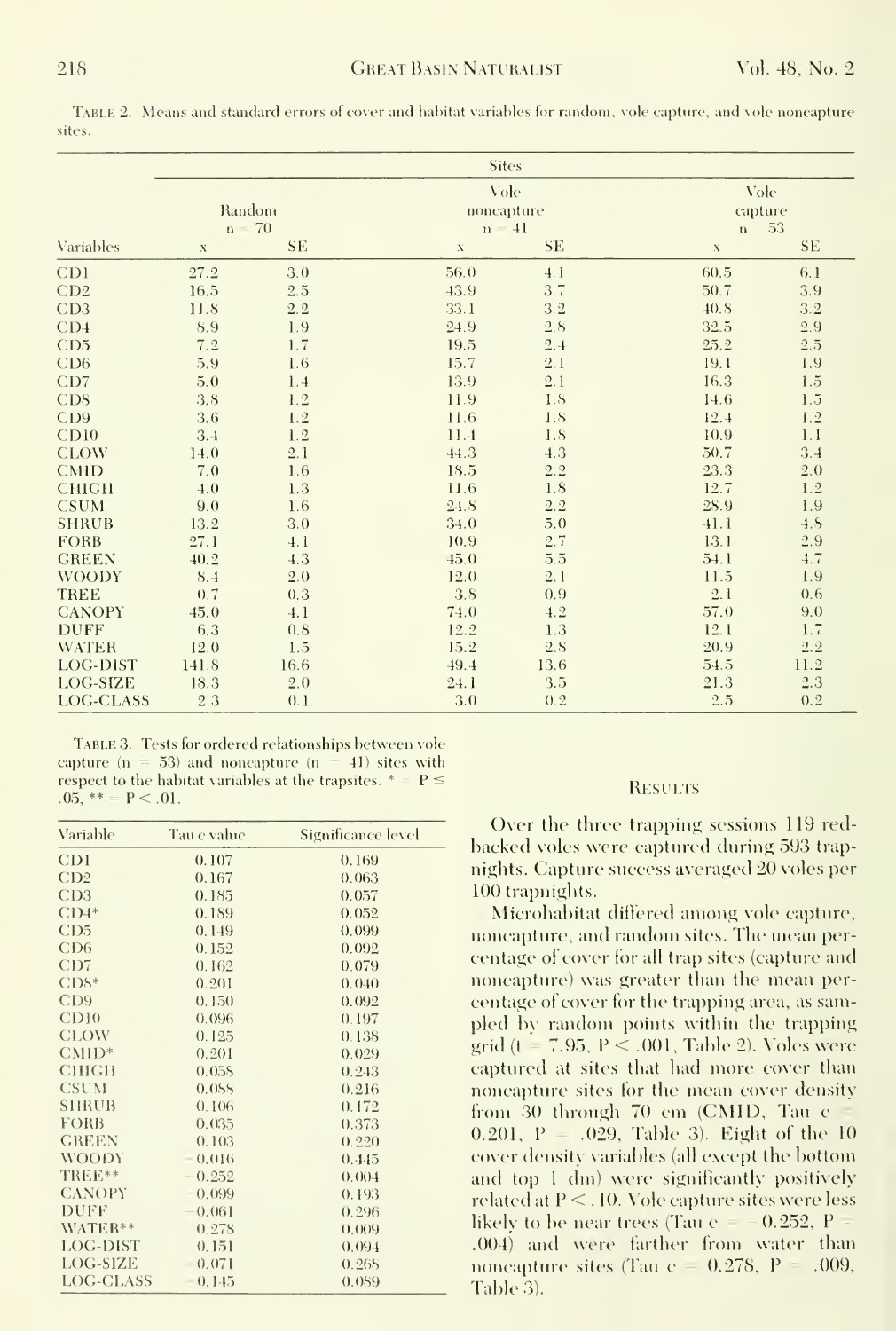|                  | Tree species                      |                      |                   |                        |                |
|------------------|-----------------------------------|----------------------|-------------------|------------------------|----------------|
| Site             | <b>Abies</b><br><i>lasiocarpa</i> | Picea<br>engelmannii | Pinus<br>contorta | Populus<br>tremuloides | Total          |
| Random<br>(n)    | 20                                | 28                   | 6                 | 14                     | 70             |
| (Percent)        | 28.6                              | 40.0                 | 8.6               | 20.0                   | $97.1^{\circ}$ |
| Trap<br>(n)      | 42                                | 30                   | $\overline{7}$    | 15                     | 94             |
| (Percent)        | 44.7                              | 31.9                 | 7.4               | 16.0                   | 100.0          |
| Noncapture $(n)$ | 16                                | 15                   | $\overline{5}$    | $\overline{5}$         | 41             |
| (Expected n)     | 18.3                              | 13.1                 | 3.1               | 6.5                    |                |
| Capture<br>(n)   | 26                                | 15                   | $\overline{2}$    | 10                     | 53             |
| (Expected n)     | 23.7                              | 16.9                 | 3.9               | 8.5                    |                |

TABLE 4. Nearest tree to sites. Actual number and percent of the total for the study area given for random and trap sites. Observed and expected numbers are given for vole capture and noncapture sites.

"Two (2.9%) random sites had no tree within 5 m

TABLE 5. Nearest shrub to sites. Actual number and percent of the total for the study area given for random and trap sites. Observed and expected numbers are given for vole capture and noncapture sites.

|                                     | Shrub species              |                       |                   |                               |                      |
|-------------------------------------|----------------------------|-----------------------|-------------------|-------------------------------|----------------------|
| Site:                               | <b>Abies</b><br>lasiocarpa | Picea<br>engelmannii  | Pinus<br>contorta | <b>Populus</b><br>tremuloides | Total                |
| Random<br>(n)<br>(Percent)          | 32<br>45.7                 | $\theta$<br>0.0       | 9<br>12.9         | 15<br>21.4                    | 70<br>$79.3^{\circ}$ |
| Trap<br>(n)<br>(Percent)            | 66<br>70.2                 | $\overline{4}$<br>4.3 | 8<br>8.5          | 16<br>17.0                    | 94<br>100.0          |
| Noncapture<br>— (n)<br>(Expected n) | 29<br>28.8                 | $\overline{2}$<br>1.7 | 3.5               | 6<br>7.0                      | 41                   |
| Capture<br>(n)<br>(Expected n)      | 37<br>37.2                 | $\overline{2}$<br>2.3 | 4.5               | 10<br>9.0                     | 53                   |

<sup>a</sup>Fourteen (20.7%) random sites had no shrub within 5 m.

Capture sites were not associated with the species of the nearest tree  $(X^2 = 3.86, 3 d.f.,$  $P = .28$ , Table 4), the nearest shrub ( $X^2 =$  $(0.45, 3 d.f., P = .93, Table 5)$ , nor the nearest forb  $(X^2 = 0.92, 4 d.f., P = .92, Table 6).$ 

The discriminant function analysis selected cover density from 3 to 4 dm above ground. distance from water, and number of trees within  $1 \text{ m}$  of the trap as the variables to distinguish between vole capture and noncapture sites (Table 7). Using these three variables, we correctly classified 65% of the sites as capture or noncapture sites. More errors in classification occurred for the noncapture sites (54% were classified as capture sites), whereas 78% of the capture sites were correctly classified. If only vole captures from the first nights of trapping were included in the discriminant analysis, 80% of the sites were correctly classified (76% of the capture sites and 95% of the noncapture sites).

#### **DISCUSSION**

The density of cover and the structure of the vegetation were important (Table 3) in determining probable capture sites of redbacked voles. Vole capture sites had high values of cover density through the 1-m height (Table 3). The cover density from 3 to 4 dm above the ground was the most important variable distinguishing between vole capture and noncapture sites (Table 7). Voles used areas of dense, and appeared to avoid areas with sparse, ground cover. Miller and Getz (1973) found C. gapperi to be more abundant in areas with shrub cover greater than 50%, herb cover greater than 25%, and debris cover greater than 25%. Similarly, California redbacked voles, Clethrionomys californicus, were negatively associated with the amount of light reaching the forest floor and the amount of ground vegetation (Maser et al. 1981) and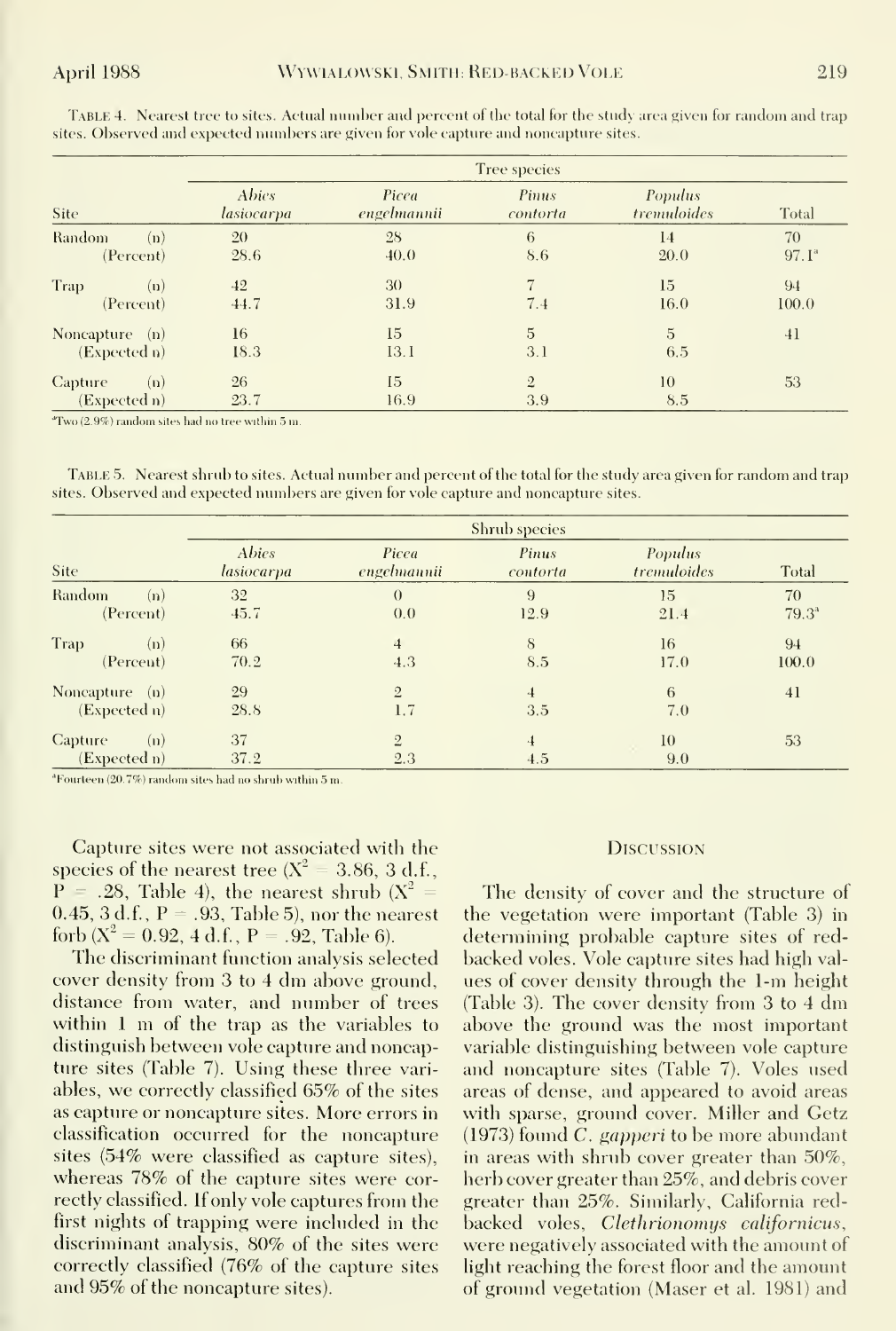|                                       | Forb species   |                           |                   |                            |            |             |
|---------------------------------------|----------------|---------------------------|-------------------|----------------------------|------------|-------------|
| Site                                  | Arnica<br>spp. | <b>Raminculus</b><br>spp. | Osmorhiza<br>spp. | Thalictrum<br>spp.         | Other      | Total       |
| Random<br>(n)<br>(Percent)            | 12<br>17.1     | $\overline{5}$<br>7.1     | 16<br>22.9        | $\left( \right)$<br>(0, 0) | 37<br>52.9 | 70<br>100.0 |
| Trap<br>(n)<br>(Percent)              | 27<br>28.7     | $\mathbf{1}$<br>11.7      | 17<br>18.1        | 7<br>7.5                   | 32<br>34.0 | 94<br>100.0 |
| Noneapture $(n)$<br>(Expected n)      | 13<br>12.1     | 5<br>4.9                  | 8<br>7.6          | $\overline{2}$<br>3.1      | 14<br>14.3 | 42          |
| <b>Capture</b><br>(n)<br>(Expected n) | 14<br>14.9     | 6<br>6.1                  | 9<br>9.4          | $\overline{5}$<br>3.9      | 18<br>17.7 | 52          |

TABLE 6. Nearest forb to sites. Actual number and percent of the total for the study area given for random and trap sites. Observed and expected numbers are given for vole capture and noncapture sites.

TABLE 7. Classification function and discriminant coefficients for vole eapture and noneapture sites.

|                  | <b>Classification function</b> |                         |                          |  |
|------------------|--------------------------------|-------------------------|--------------------------|--|
| <b>Variables</b> | Group 1<br>(Capture)           | Group 2<br>(Noneapture) | Discriminant<br>function |  |
| CD4              | 0.101                          | 0.076                   | 0.025                    |  |
| <b>WATER</b>     | 0.101                          | 0.076                   | 0.025                    |  |
| <b>TREE</b>      | 0.089                          | 0.146                   | $-0.058$                 |  |
| Constant         | $-2.641$                       | $-3.365$                | 6.009                    |  |

thus, presumably, positively associated with canopy. In contrast with C. californicus, green vegetation and canopy coverage were not associated with the presence of C. gapperi in this study (Table 3), nor was the close association found by Maser et al. (1981) of California red-backed voles with rotting and punky logs (class 3 or more; see Table 1 for definition of classes) true for *C. gapperi* in our study. In fact, *C. gapperi* capture sites were positively associated with more recently fallen class 2 logs (Table 3). While releasing voles in the field, we observed that they frequently ran along or under class 2 logs. Because class 2 logs are still above the ground surface in some places, they provide a secure travel lane for voles. Class 3 or older logs usually cannot function the same way. Fewer class 2 logs may have been present on Maser et al.'s (1981) plots than in this study. Olszewski (1968) reported that the bank vole, *Clethrionomys* glareolus, traveled under fallen timber, a behavior that appears similar to that which we observed for red-backed voles.

Distance from water was significantly different between vole capture and noncapture sites (Tables 3 and 7). Voles were captured farther from water, on a relative scale within the study site (Table 2). Voles in captivity are dependent on free water (Odum 1944, Getz 1968), unless their food is very succulent (personal observation). In Connecticut, the southern portion of the geographic range in the northeastern USA, C. gapperi were restricted to swampy areas, but in Vermont, farther north, voles acquire adequate water from their food (Miller and Getz 1972).

Voles in this study were captured relatively far from water; if they were too close, their burrows could have been flooded by the frequently fluctuating water levels in the study area. For example, Merritt and Merritt (1978) found that the spring snowmelt was the period of greatest mortality for a Colorado subalpine population of C. gapperi. The greatest density of voles was close to a creek within their study plot.

Although distance from water is not equivalent to distance above water level, given the topography of the study area, a strong positive relationship is likely. Voles should not have occurred within our study area immediately near water. Only distances from 0 to 45 m from water were sampled in this study, resulting in the positive relationship observed. If sites further from water had been sampled, fewer voles would likely have been captured. Prior investigations of vole densities on drier sites within close proximity of the study site captured few (Anderson et al. 1980) or no voles (personal observation). Additionally, voles within our moist study site may not have been dependent upon free water, as the site may have provided sufficient moisture through the vegetation to meet vole requirements.

The number of trees in the area was the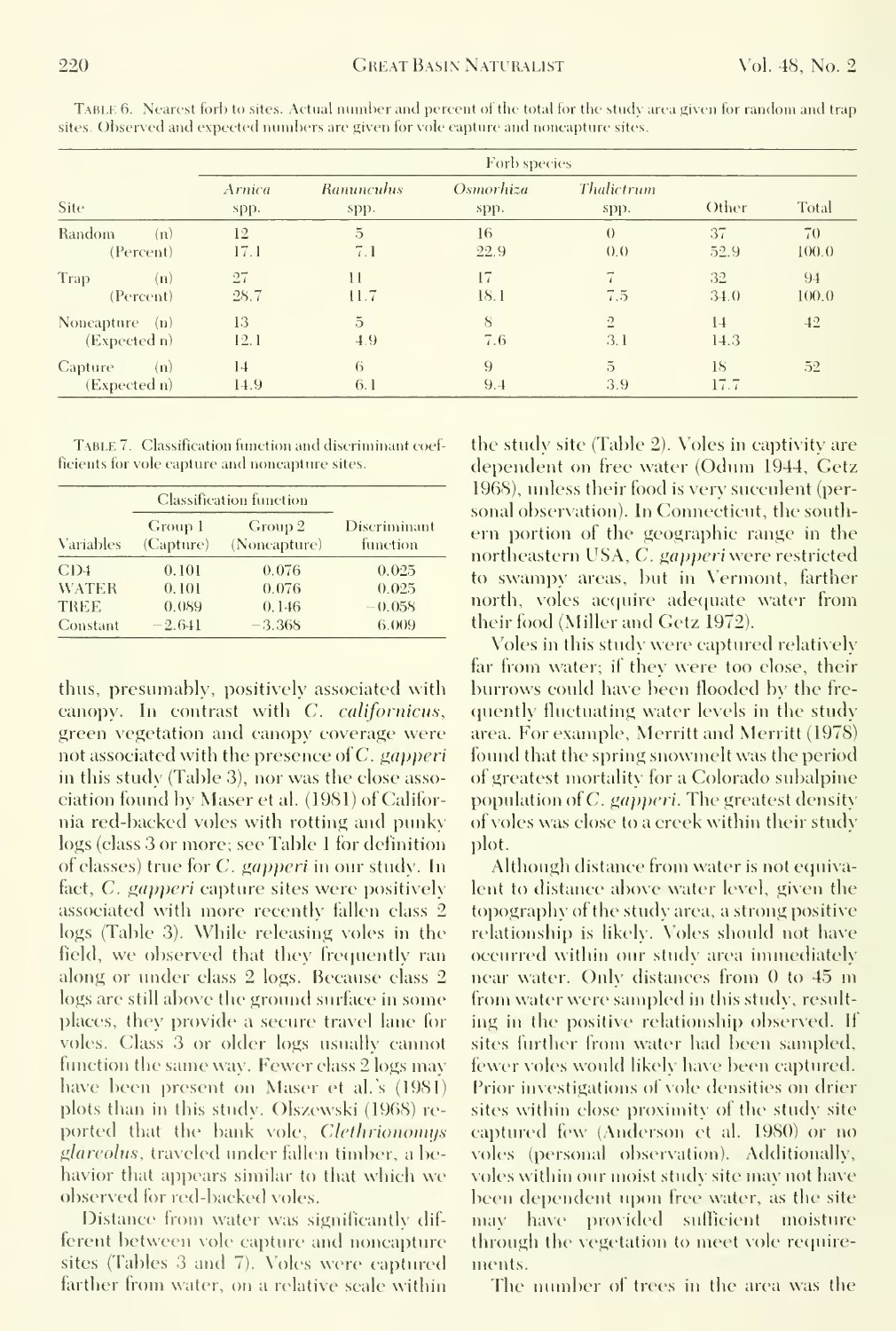third variable chosen (Table 7). Voles were more likely to be captured within the study area at sites with fewer trees present. This is consistent with vole selection of microhabitat sites with greater amounts of cover. Many of the trees within the study area were mature trees with large bole diameter. These trees had little cover  $0$  to  $4$  dm above ground in the areas immediately surrounding their bases.

The relationship of red-backed voles to the presence of free water illustrates a problem that exists with all studies, similar to ours, that use correlation analysis to investigate rela tionships of habitat and animal abimdance. As demonstrated by Price and Kramer (1984), the location selected by researchers for their traps can influence the conclusions drawn about habitat affinities of a species. In our case, (1) locating the trapping grid in an area with a wider moisture gradient would have resulted in a different statistical relationship between vole density and distance to free water, and (2) placing the traps in random loca tions on the trapping grid would have in creased the significance between vole abundance and habitat attributes. In order to meet objectives other than those reported here, however, we located traps at sites we believed most likely to catch voles. As a result, trapping sites did not encompass the full range of values for most of the habitat at tributes (Table 2). Random or stratified ran dom placement of traps would have resulted in relationships that were statistically more significant for all variables (Table 3), but use of a random design would not have changed our conclusions as to the importance of the currently significant cover variables. It would have made the relationships between vari ables more significant and perhaps would have resulted in less significant  $(P > .05)$  variables becoming significant. The variables most likely to have changed would be other density (CD2-CD9) and the log-class vari ables.

Floristic composition was not important in determining whether or not a vole was cap tured at a site (Tables 4, 5, 6). Similar analyses have not been reported for *Clethrionomys* but have been reported for other rodent species (e.g., *Peromyscus leucopus*, M'Closkey and Lajoie 1975).

Researchers studying small mammals and their habitats usually assume that capture location is indicative of preferred or most used habitats (Dueser and Shugart 1979). The correlation of C. gapperi with cover density described here agrees with the laboratory pref erence of the species for more cover (Wywialowski 1987) and use of microhabitats with greater cover as assessed by radiotelemetry in a forest enclosure (Nams 1981).

The habitat in which an individual occius in a field situation is always confounded by the presence of other animals. Dispersers and subordinate animals are more likely to be in suboptimal habitats. Density may be a poor indicator of habitat quality (Van Horne 1983). Van Home (1982) found that dominant adult deer mice occupied forest habitats with greater cover and had higher overwinter survival, while subordinate subadults occupied habitats with less cover where densities were higher but overwinter survival was less. A similar pattern of use between adult and juvenile C. gapperi in a forest and tornado blowdown, respectively, was observed by Powell (1972), although he did not have any measure of fitness of individuals within each habitat. Mihok (1981) found that mature females were dominant and occupied preferred habitats. In this study, 8 of the 14 voles captured the first night of the first trapping period were fe males, whereas only 2 of the 10 captured the second night were female. The sex-biased captures concur with the female-dominated social organization of the genus Clethrionomys (Mihok 1981, Bujalska 1985, Vitala and Hoffmeyer 1985, Bondrup-Nielson 1986a, 1986b). Many territorial females were likely removed the first night of trapping. The pat tern of capture of mostly adult female voles during the first night of trapping was not as prevalent during the second and third trapping periods, when mostly young-of-the-year voles were captured and territories and social order were likely disrupted by the previous removal of voles. The effect of social organization on our conclusions is not completely clear. It did, however, affect our ability to correctly classify the habitat use of voles. When only the first trapnights were used in the analysis and trapped voles consisted mostly of adults, 80% of the sites were correctly classified. When the second trapnight consisting of mostly juvenile voles was added, only 65% of the sites were correctly classified. The major difference between the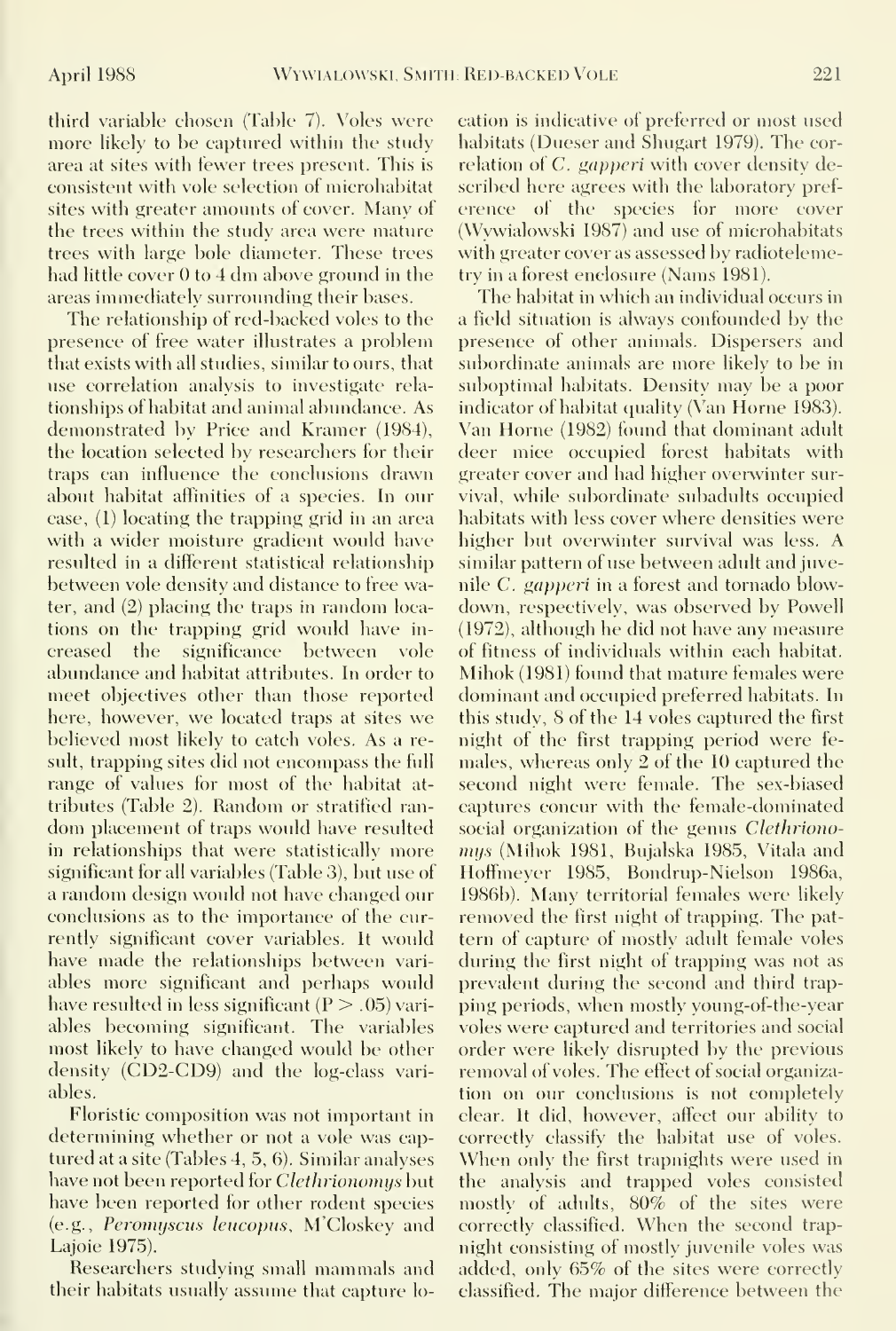two analyses appears to be in the importance of cover helow the 4-dm height. We conclude that optimal vole habitat has high values ot cover below 4 dm.

Population size may also affect habitat use by a species. Bock (1972) found that  $C.$  glareolus occupied <sup>a</sup> wider range ot habitats when populations were larger. This may not be true for C. gapperi, as they have been reported not to have exhibited significant opportunistic niche expansion in one study on an island situation (Crowell 1983). However, microhabitats that were preferentially used in this study are in agreement with the laboratory research of VVywialowski (1987) and the field observations of Nams (1981). Capture rates of red-backed voles in other studies have aver aged 0.7-8.7 captures per 100 trapnights (Gunderson 1959, Martell 1981, Gunther et al. 1983, Fuller 1985), except for Martell's (1983) study where snap-trap capture rates as great as 37.8 per 100 trapnights were obtained. The capture rate of 20.1 captures per 100 trapnights observed during our study, ex cluding Martell (1983), is about an order of magnitude greater than the average capture rate reported elsewhere for red-backed voles. Vole captures in this study probably occurred in suboptimal as well as optimal habitats, and, as a result, our ability to identify what consti tutes optimal vole habitat is more difficult than it would have been if vole populations had been lower.

#### ACKNOWLEDGMENTS

The Predator Ecology and Behavior Unit of the Denver Wildlife Research Center of the U.S. Fish and Wildlife Service provided equipment for this study. We thank K. V. Canfield, J. A. Chambers, F. F. Knowlton, and J. A. MacMahon for their advice. L. Ayers, L. Broome, and R. Crabtree assisted with data collection.

#### LITERATURE CITED

- ANDERSON, D.C. J.A. MACMAHON, M.L. WOLFE 1980. Herbivorous mammals along a montane sere: community structure and energetics. J. Mammal. 63:5{)()-519.
- BOCK. E. 1972. Use of forest associations by bank vole populations. ActaTlieriol. 17:203-219.
- BONDRUP-NIELSEN, S. 1986a. Analysis of spacing behaviour of females from a live-trapping study of

Clethrionomys gapperi. Ann. Zool. Fennici 23: 261-267.

- 1986b. Investigations of spacing behaviour of Clethrionomys gappert by experimentation. J. Animal Ecology 55: 269-279.
- BUJALSKA, G. 1985. Regulation of female maturation in Clethrionomys species, with special reference to an island population of C. glareolus. Ann. Zool. Fennici 22: 331-342.
- GROWELL, K. L. 1983. Islands—insight or artifact? Population dynamics and habitat utilization in insular rodents. Oikos 41: 442-454.
- DUESER, R D , AND H H SUGART. JR 1979. Niche pattern in a forest-floor small-mannnal fauna. Ecology 60: 108-118.
- FULLER, W A 1985. Demography of Clethrionomys gapperi, parapatric C. rutilus, and sympatric Peromyscus maniculatus in northern Canada. Ann. Zool. Fennici 22: 229-241.
- Getz. L L 1968. Influence of water balance and microclimate on the local distrilnition of the redback vole and white-footed mouse. Ecologv 49: 276- 286.
- 1969. Laboratory studies of interactions between the white-footed mouse and redback vole. Canadian Field-Natur. 83: 141-146.
- GUNDERSON, H. L. 1959. Red-backed vole habitat studies in central Minnesota. J. Mammal. 40: 405-412.
- GUNTHER, P M . B S HORN. AND G D BABB. 1983. Small mammal populations and food selection in relation to timber harvest practices in the western Cascade Mountains. Northwest Sci. 57: 32-44.
- Hollander, M , and D A Wolfe 1973. Nonparametric statistical methods. John Wiley and Sons, Inc., New York. 503 pp.
- JOHNSON, D. H. 1981. The use and misuse of statistics in wildlife habitat studies. Pages 11-19 in D. E. Capen, ed., The use of multivariate statistics in studies of wildlife habitat. USDA For. Serv. Gen. Tech. Rept. RM-87. 249 pp.
- KIRKLAND, G. L., JR 1977. Responses of small mammals to the clearcutting of northern Appalachian forest. J. Mammal. 58: 600-609.
- KIRKLAND, G. L., JR, ANDR J GRIFFIN 1974. Microdistribution of small nianuuals at the coniferous-decidu ous forest ecotone in northern New York. J. Mammal. 55 4 17-427.
- LOVEJOY,  $D \ A$  1975. The effects of logging on small mammal populations in New England northern hardwoods. Occas. Pap. Univ. Connecticut Biol. Sci. Ser. 2:269-271.
- MARTELL. A M 1981. Food habits of southern red-backed voles (Clethrionomys gapperi) in northern Ontario. Canadian Field-Natur. 95: 325-328.
- 1983. Changes in small mannual comnumities af ter logging in north-central Ontario. Canadian J. Zool, 61:970-980.
- MASER. C., B. R. MATE. J. F. FRANKLIN, AND C. T. DYRNESS. 1981. Natural historv of Oregon coast uuunmals. USDA For. Serv. Gen. Tech. Rept. PNW-133. 496 pp.
- M CLOSKEY, R.T. AND D.T. LAJOIE. 1975. Determinants of local distribution and abundance in whitelooted mice. Eeology 56: 467-472.
- MERRITT. J F 1981. Clethrionomys gapperi. Mamm. Species 146: 1-9.